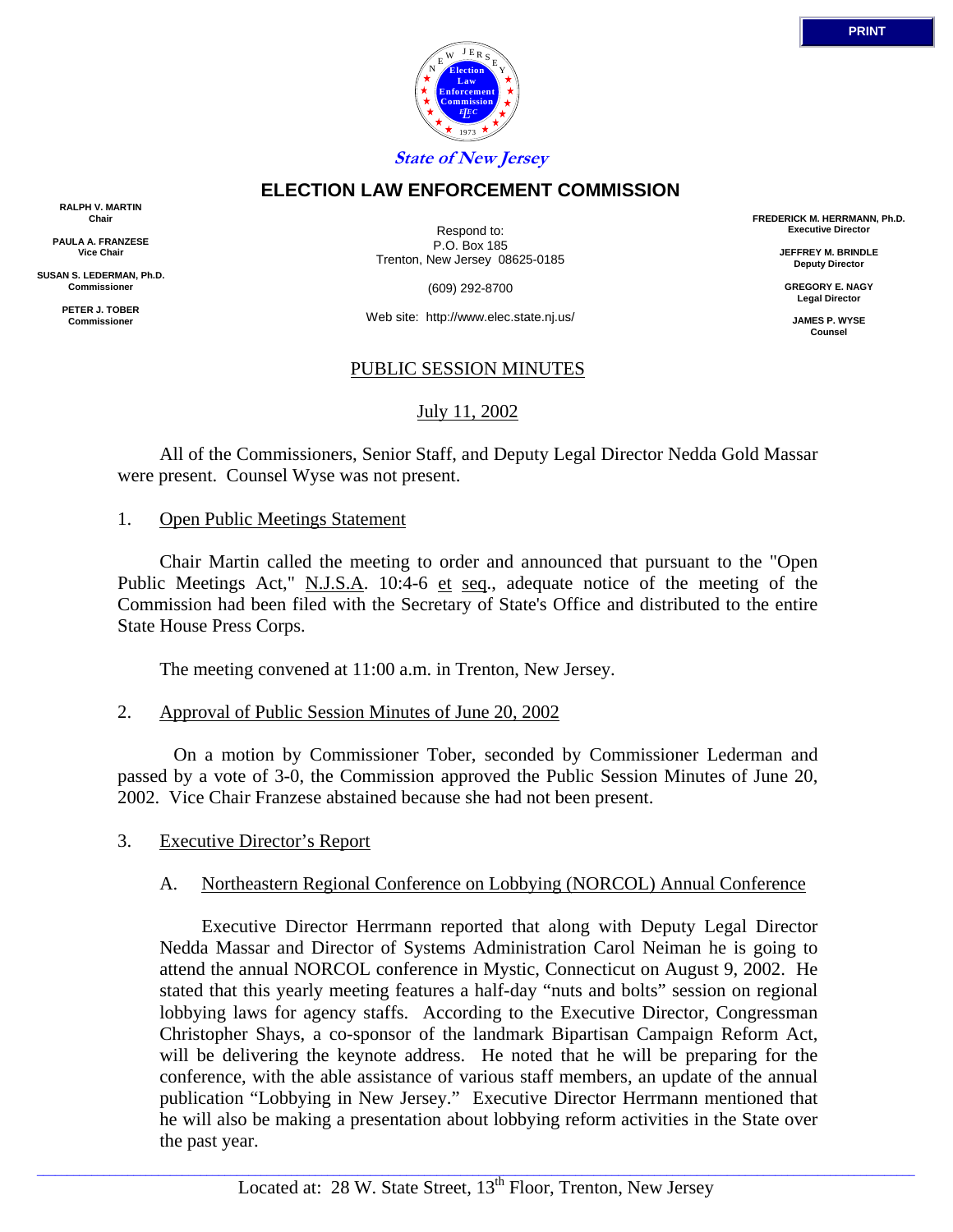### B. Staff

 Executive Director Herrmann advised the Commission that the request to extend retiring Legal Director Nagy's tenure has been approved. He said that the Legal Director's continued service will give the staff a fair amount of time to conduct an orderly transition. According to the Executive Director, Mr. Nagy's extensive background will also prove useful in crafting ELEC's public financing recommendations this fall and adjusting to the new Open Public Records Act (OPRA) as well as the new Federal Bipartisan Campaign Reform Act.

#### C. Legislation

 Executive Director Herrmann informed the Commission that the two Pay-to-Play contracting bills S-978 (Inverso/Furnari) and S-1387 (Kavanaugh/Baer) passed the Senate on June 24, 2002. He indicated that S-978 prohibits campaign contributions from large state contractors and limits those from others. The Executive Director noted that the bill also requires annual reporting to ELEC of the allowable contributions. For its part, added Executive Director Herrmann, S-1387 provides that persons influencing state contracts file with ELEC as lobbyists and all lobbyists be identified as such on campaign finance reports.

### D. Budget

 Executive Director Herrmann said that ELEC's Fiscal Year 2003 budget is \$2.8 million as expected. According to the Executive Director, the biggest current concern is getting additional money in the next fiscal year for various computer needs including:

- $\bullet$  Replacing obsolete hardware,
- Upgrading scanning software to preserve the maintenance agreement, and
- $\bullet$  Ongoing staff training.

 Commissioner Lederman said that as part of the Public Financing report stemming from hearings to be held in the fall, the need for increased funding should be emphasized.

### E. Council on Governmental Ethics Law (COGEL) Bibliography

 Executive Director Herrmann informed the Commission that he has completed a draft of the fifth edition. He said that he sent it for review to the COGEL President, the COGEL Administrator, and the COGEL Publications Chair. Executive Director Herrmann said that the bibliography should be ready for distribution at the COGEL conference in Ottawa this September. The Executive Director mentioned that Research Associate Steven Kimmelman and Administrative Assistant Elbia Zeppetelli provided him with invaluable assistance on the project.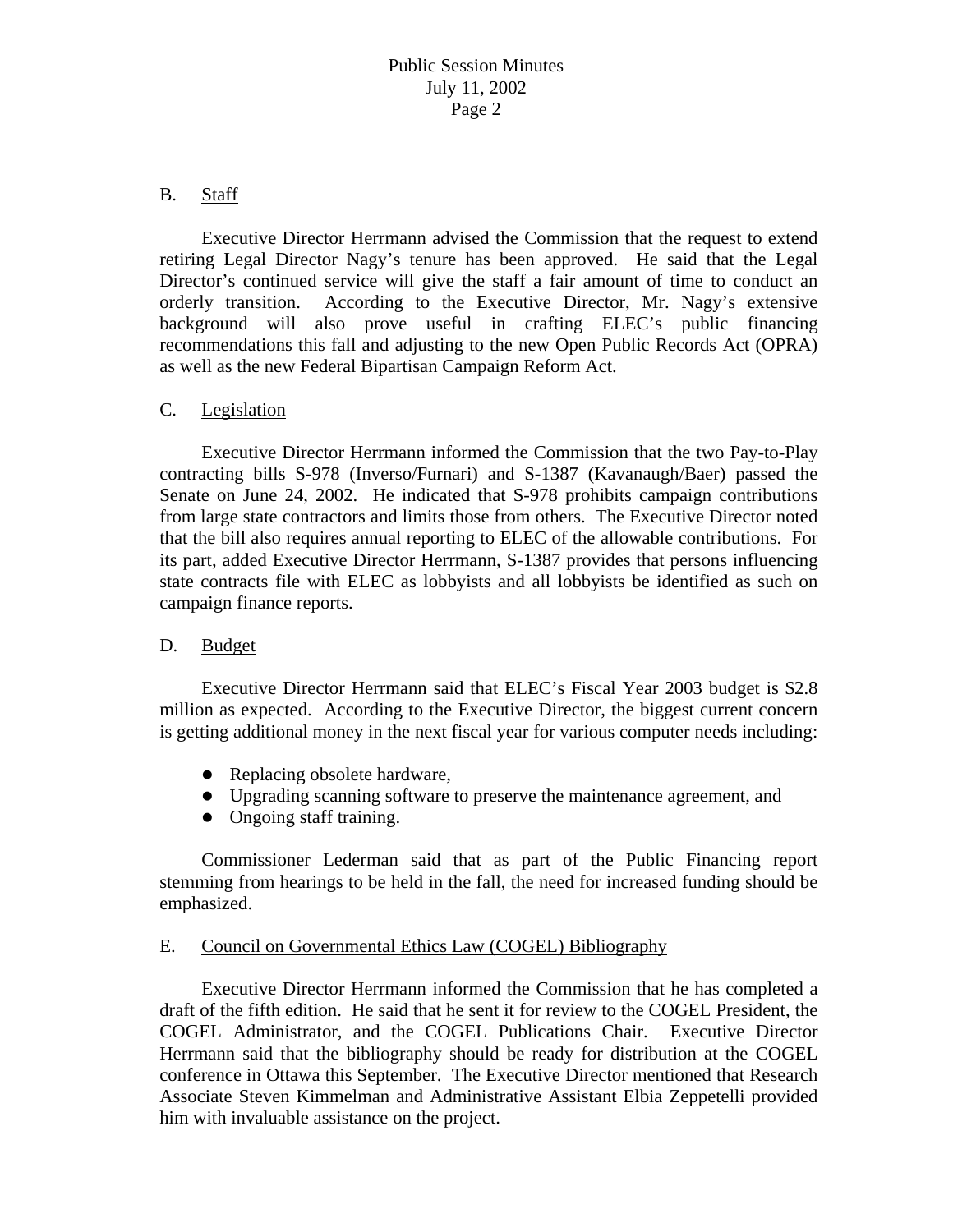#### F. COGEL Conference

 Executive Director Herrmann queried the Commissioners as to their interest in attending this year's COGEL conference. He stated that the annual meeting runs from September 28 to October 2, 2002. The Executive Director noted that the Commissioners will need to get an exemption from the State travel freeze to pay for attendance.

#### G. Eagleton Forum

 Executive Director Herrmann announced that on June 27, 2002, Commissioner Lederman, Deputy Legal Director Massar, and he attended a presentation by Paul Taylor, the Executive Director of the Alliance for Better Campaigns. Executive Director Herrmann advised the Commission that Mr. Taylor discussed proposals to require broadcasters to provide free airtime to candidates in the weeks before elections as a condition of receiving their licenses to use the public airwaves.

### H. Fall Meeting Schedule

- August 21, 2002, at  $11:00$  a.m. in Trenton (open date);
- September 18, 2002, at  $11:00$  a.m. in Trenton;
- $\bullet$  October 23, 2002, at 11:00 a.m. in Trenton; and,
- November 20, 2002, at  $11:00$  a.m. in Trenton.

### 4. Advisory Opinion 02-2002

 For a discussion of the Advisory Opinion Request, see Public Session Minutes for May 20, 2002.

 The initial request, submitted by Peter G. Sheridan, Esq., on behalf of the Republican National Committee (RNC) asked whether or not the RNC could pay approximately \$100,000 of legal expenses "incurred by New Jersey republicans" arising out of litigation undertaken in the spring of 2001 to challenge the apportionment of legislative districts in this State, and if so whether or not those payments would be subject to reporting or contribution limits under the Campaign Contributions and Expenditures Reporting Act.

 Chair Martin asked Mr. Sheridan whether he had any remarks to make beyond those made at the May 20, 2002 meeting.

 Mr. Sheridan stated that he would primarily rely on his earlier comments. He said, however, that he wanted to make note of the fact that in two New Jersey Supreme Court decisions involving ELEC, the Chamber of Commerce case concerning lobbying, and the Friends of Tom Kean case, concerning the gubernatorial public financing law, the Court narrowly construed the Campaign Reporting Act, showing great concern for the First Amendment. He said that he believes that the statute should similarly be narrowly construed in the pending matter because reapportionment is a constitutionally mandated matter, which happens only every ten years. He stated that he does not see the issue in this case as a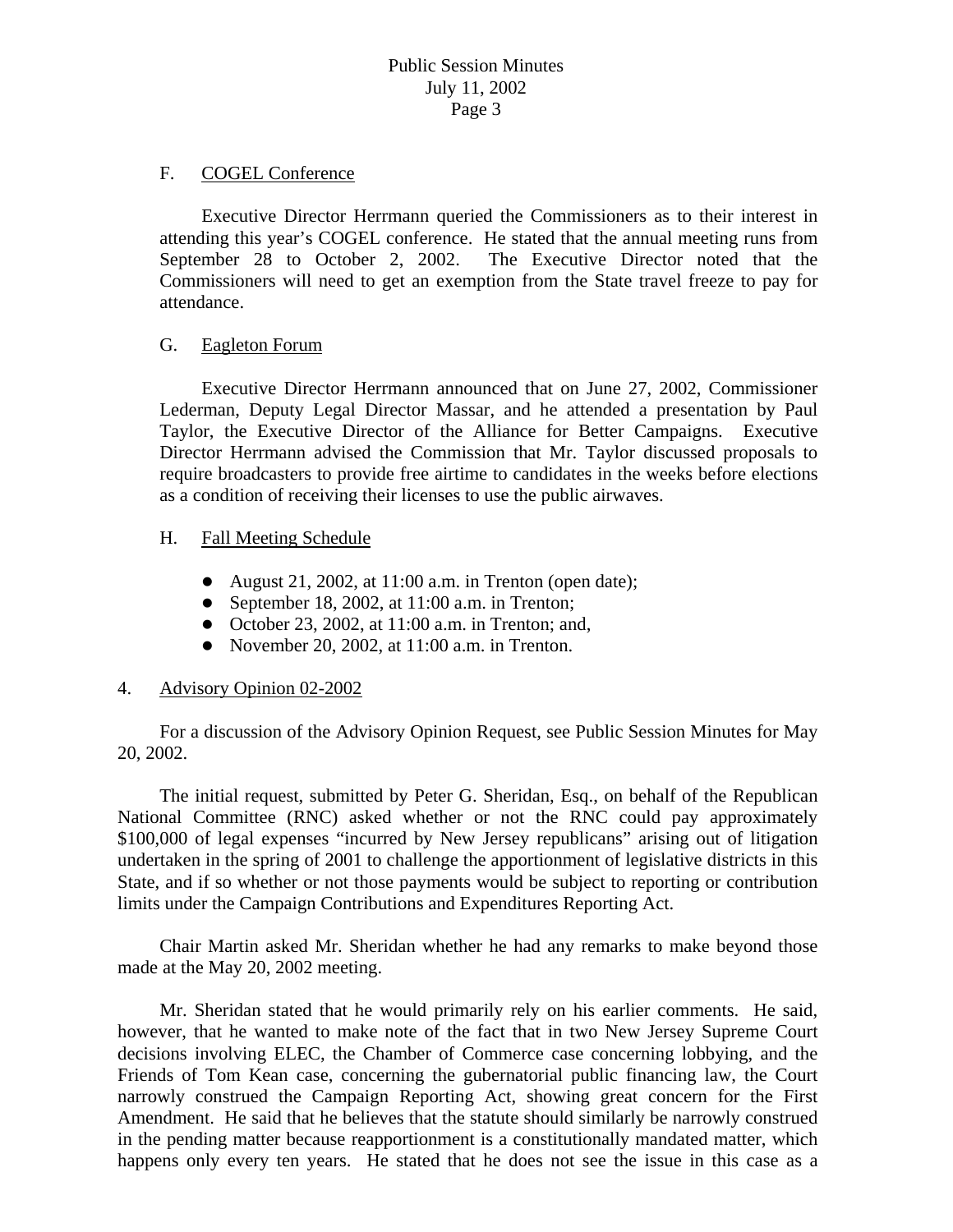contribution limit issue, and the RNC expenditures for redistricting should not be construed as in-kind contributions.

 Legal Director Nagy said that while he understands that exceptions exist in federal law for reapportionment expenditures, no such exception exists in the Campaign Reporting Act. Legal Director Nagy explained that the RNC files with the Commission as a continuing political committee (CPC), and that Section 8 of the Campaign Reporting Act requires that all expenditures by a CPC be reported. Further, an expenditure by a CPC to satisfy the obligation of a legislative leadership committee or State committee would be an in-kind contribution, as the term "contribution" is defined in the Act.

 Legal Director Nagy said that the issue in the Advisory Opinion request is distinguishable from the Chamber of Commerce and Kean cases. The Court was called upon to interpret the constitutionality of the lobbying law in the Chamber case, and in Kean, to determine whether or not the public financing expenditure limit applied to expenditures made by legislative candidates who were running in the same political party as a publicly-financed gubernatorial candidate, but made the expenditures independently of the gubernatorial candidate.

 Legal Director Nagy said that staff believes the answer to the Advisory Opinion request is compelled by the Campaign Reporting Act, and that if an expenditure for redistricting is to be excepted from reporting and contribution limits, any such change should be done by the Legislature.

 Vice Chair Franzese stated that Mr. Sheridan had a well-crafted, cohesive argument, but that the New Jersey statutes do not permit the Commission to allow an exception for these expenditures.

 Vice Chair Franzese moved the staff recommendation to require that expenditures by the RNC for redistricting litigation are reportable contributions subject to the limits on contributions from the National Party Committee to the State political party and legislative leadership committees.

Commissioner Lederman seconded the motion.

 On a motion by Vice Chair Franzese, seconded by Commissioner Lederman and passed by a vote of 4-0, the Commission approved the staff recommendation in this matter and directed staff to issue a written opinion accordingly.

## 5. Proposed Regulation Amendments on Copying Fees and Public Access

 The Commission considered a draft text of possible regulatory amendments implementing recently enacted statutory changes to copying fees under the Open Public Records Act (OPRA), and establishing a uniform release date for public access to reports filed before various statutory reporting dates.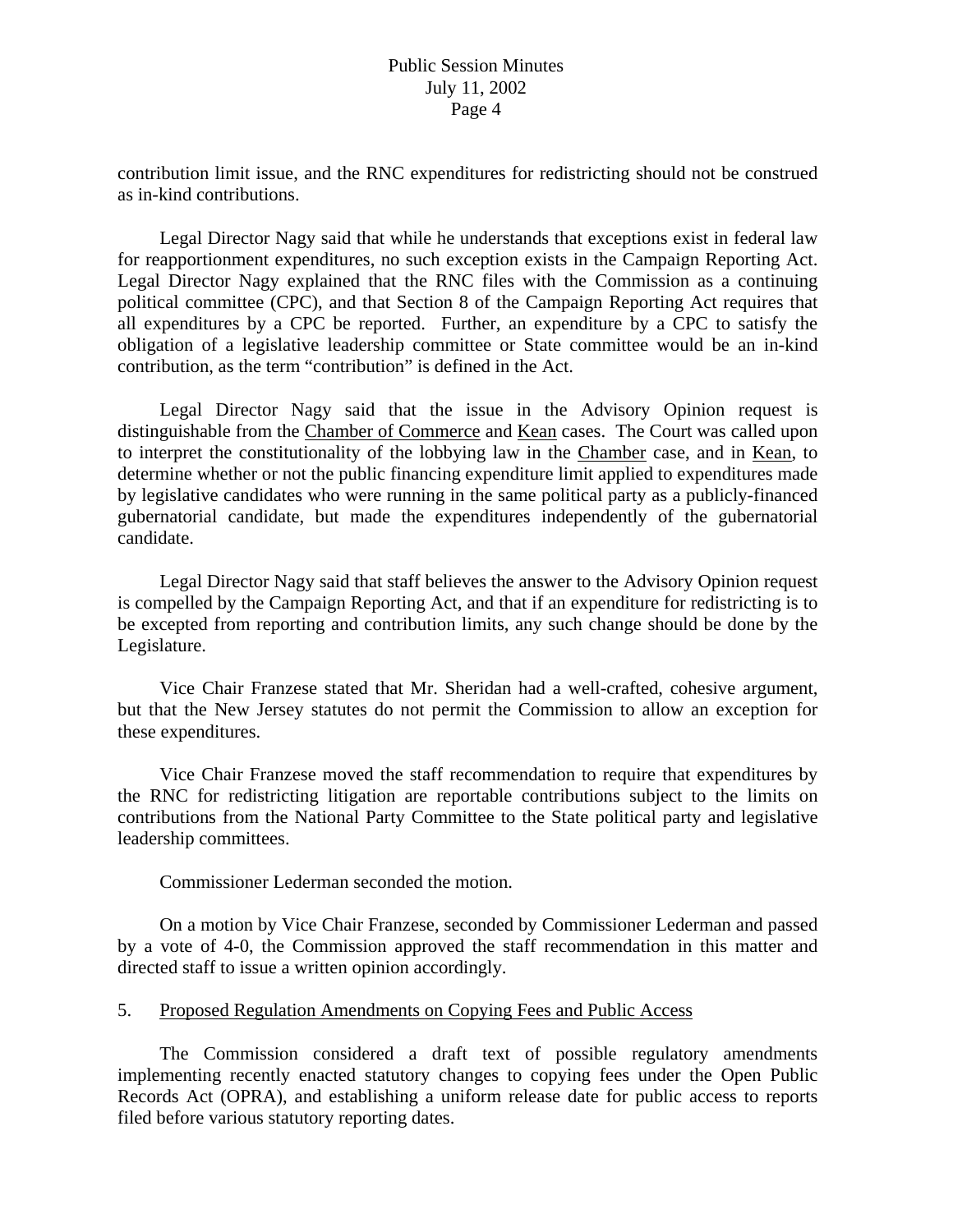Staff indicated that if approved by the Commission, a proposal notice will be submitted to the Office of Administrative Law (OAL) for publication in the August 19, 2002 edition of the New Jersey Register. Secondary notice will be accomplished by posting the proposals on the Commission's Internet Website, by posting in the Commission's public room, and by circulating a press advisory to the State House press corps. Copies of the proposal will be mailed or faxed to any person requesting them.

 Further, a public hearing will be announced for the Commission's September 18, 2002 meeting in Trenton. In sum, the proposals are intended to:

- 1. Bring the cost of copying ELEC documents in line with statutory fees provided by OPRA; and
- 2. Establish that reports required to be filed with the Commission will be accessible to the public within seven days of the statutory deadline for filing reports.

 Both changes are in conformance with OPRA requirements. These amendments are at N.J.A.C. 19:25-2.3 and N.J.A.C. 19:25-2.4. Staff recommended these proposed amendments.

 On a motion by Commissioner Lederman, seconded by Vice Chair Franzese and passed by a vote of 4-0, the Commission approved the staff recommendations in the Proposed Regulation Amendments on Copying Fees and Public Access.

6. Resolution to go into Executive Session

 On a motion by Commissioner Lederman, seconded by Commissioner Tober and passed by a vote of 3-0, the Commission resolved to go into Executive Session to discuss the following matters, which will become public as follows:

- A. Final Decision Recommendations in violation proceedings which will not become public. However, the Final Decisions resulting from those recommendations will become public not later than seven business days after mailing to the named respondents.
- B. Investigative Reports of possible violations, which reports will not become public. However, any complaint generated as the result of an Investigative Report will become public not later than seven business days after mailing to the named respondents.
- C. A report on requests from the public for investigations of possible violations, which report will not become public in order to protect identity of informants and maintain integrity of investigative procedures and priorities. However, any complaint alleging violations, which complaint may be generated as a result of a request for investigation, will become public not later than seven business days after mailing to the named respondents.